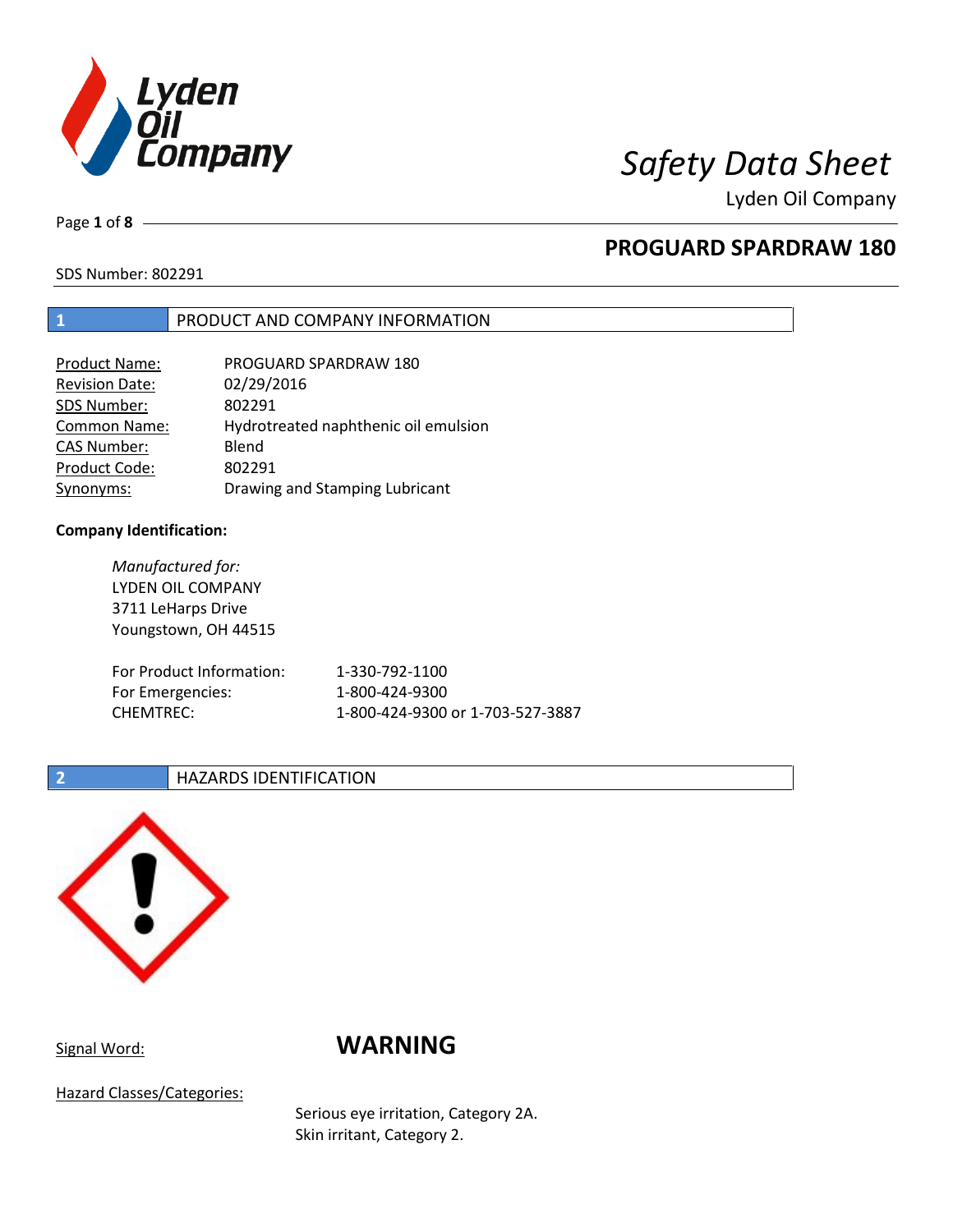

Lyden Oil Company

| Page 2 of $8 -$            |                                                                                   |
|----------------------------|-----------------------------------------------------------------------------------|
|                            | <b>PROGUARD SPARDRAW 180</b>                                                      |
| <b>SDS Number: 802291</b>  |                                                                                   |
| Hazard Statement(s):       |                                                                                   |
|                            | H319: Causes serious eye irritation.                                              |
|                            | H315: Causes skin irritation.                                                     |
| Precaution Statement(s):   |                                                                                   |
|                            | P101: If medical advice is needed, have product container or label at             |
|                            | hand.                                                                             |
|                            | P102: Keep out of reach of children.                                              |
|                            | P103: Read label before use.                                                      |
|                            | P280: Wear protective gloves and eye protection.                                  |
|                            | P302+352: IF ON SKIN: Wash with plenty of soap and water.                         |
|                            | P332+313: If skin irritation occurs: Get medical advice/attention.                |
|                            | P305+351+338: IF IN EYES: Rinse cautiously with water for several                 |
|                            | minutes. Remove contact lenses if present and easy to $do$ – continue<br>rinsing. |
|                            | P337+313: If eye irritation persists get medical advice/attention.                |
|                            | P362+364: Take off contaminated clothing and wash it before reuse.                |
| Other Hazard Statement(s): |                                                                                   |
|                            | -NFPA Ratings:                                                                    |
|                            | Health = $1$                                                                      |
|                            | Fire $= 1$                                                                        |
|                            | Reactivity = $0$                                                                  |
|                            |                                                                                   |

# **3** COMPOSITION / INFORMATION ON INGREDIENTS

# Ingredients:

*Mixture of the substances listed below with nonhazardous additions.*

| <b>Chemical Name</b>                            | <b>CAS Number</b> | Percentage |
|-------------------------------------------------|-------------------|------------|
| Distillates (petroleum) hydrotreated naphthenic | 64742-53-6        | $<$ 10     |
| Triethanolamine                                 | 102-71-6          |            |

*\*Any concentration shown as a range is to protect confidentiality or is due to batch variation.*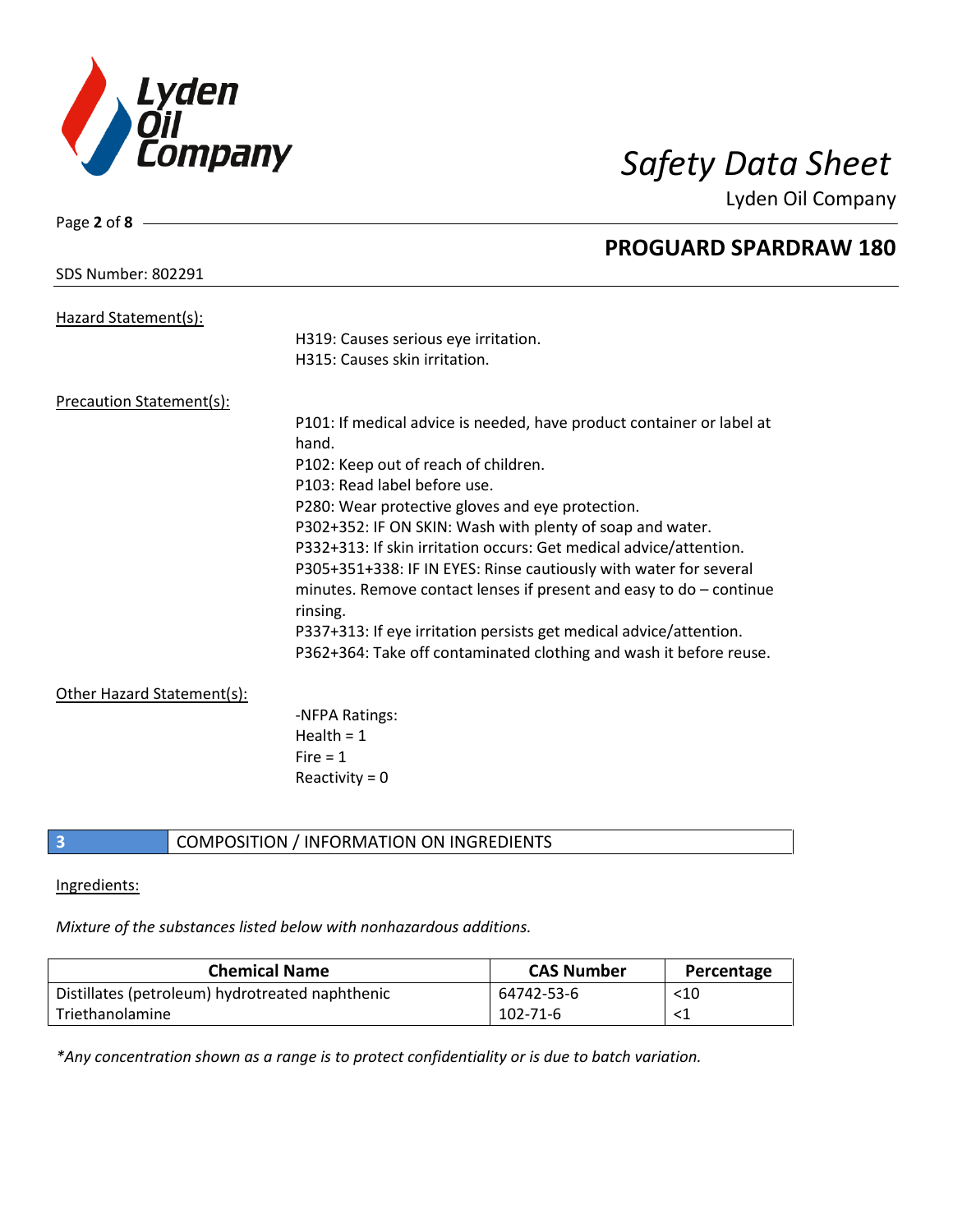

Lyden Oil Company

SDS Number: 802291

Page **3** of **8**

| FIRST AID MEASURES<br>$\overline{4}$          |                                                                                                                                                                                                                                                                                                                                                                                                                   |
|-----------------------------------------------|-------------------------------------------------------------------------------------------------------------------------------------------------------------------------------------------------------------------------------------------------------------------------------------------------------------------------------------------------------------------------------------------------------------------|
| Description of First Aid Measures:            |                                                                                                                                                                                                                                                                                                                                                                                                                   |
| Inhalation:                                   |                                                                                                                                                                                                                                                                                                                                                                                                                   |
|                                               | Remove victim to fresh air and keep at rest in a position comfortable<br>for breathing. If the victim has difficulty breathing or tightness of the<br>chest, is dizzy, vomiting or unresponsive, give oxygen with rescue<br>breathing or CPR as required and transport to the nearest medical<br>facility.                                                                                                        |
| Skin Contact:                                 |                                                                                                                                                                                                                                                                                                                                                                                                                   |
|                                               | Flush skin with water, wash with soap and water. If irritation occurs,<br>get medical attention. Remove contaminated clothing. Do not reuse<br>clothing until cleaned. If material is injected under the skin, transport<br>to the nearest medical facility for additional treatment. If redness,<br>swelling, pain and/or blisters occur, transport to the nearest medical<br>facility for additional treatment. |
| Eye Contact:                                  |                                                                                                                                                                                                                                                                                                                                                                                                                   |
|                                               | Flush eyes with running water for at least 15 minutes. If redness,<br>burning, blurred vision or irritation persists, transport to nearest<br>medical facility for additional treatment.                                                                                                                                                                                                                          |
| Ingestion:                                    |                                                                                                                                                                                                                                                                                                                                                                                                                   |
|                                               | Do NOT induce vomiting and obtain medical attention. Have victim<br>rinse mouth out with water. If vomiting occurs spontaneously, keep<br>head below hips to prevent aspiration.                                                                                                                                                                                                                                  |
| Symptoms and Effects, both acute and delayed: | No further relevent data available.                                                                                                                                                                                                                                                                                                                                                                               |
| <b>Recommended Actions:</b>                   |                                                                                                                                                                                                                                                                                                                                                                                                                   |
|                                               | Treat symptomatically. Call a doctor or poison                                                                                                                                                                                                                                                                                                                                                                    |

control center for guidance.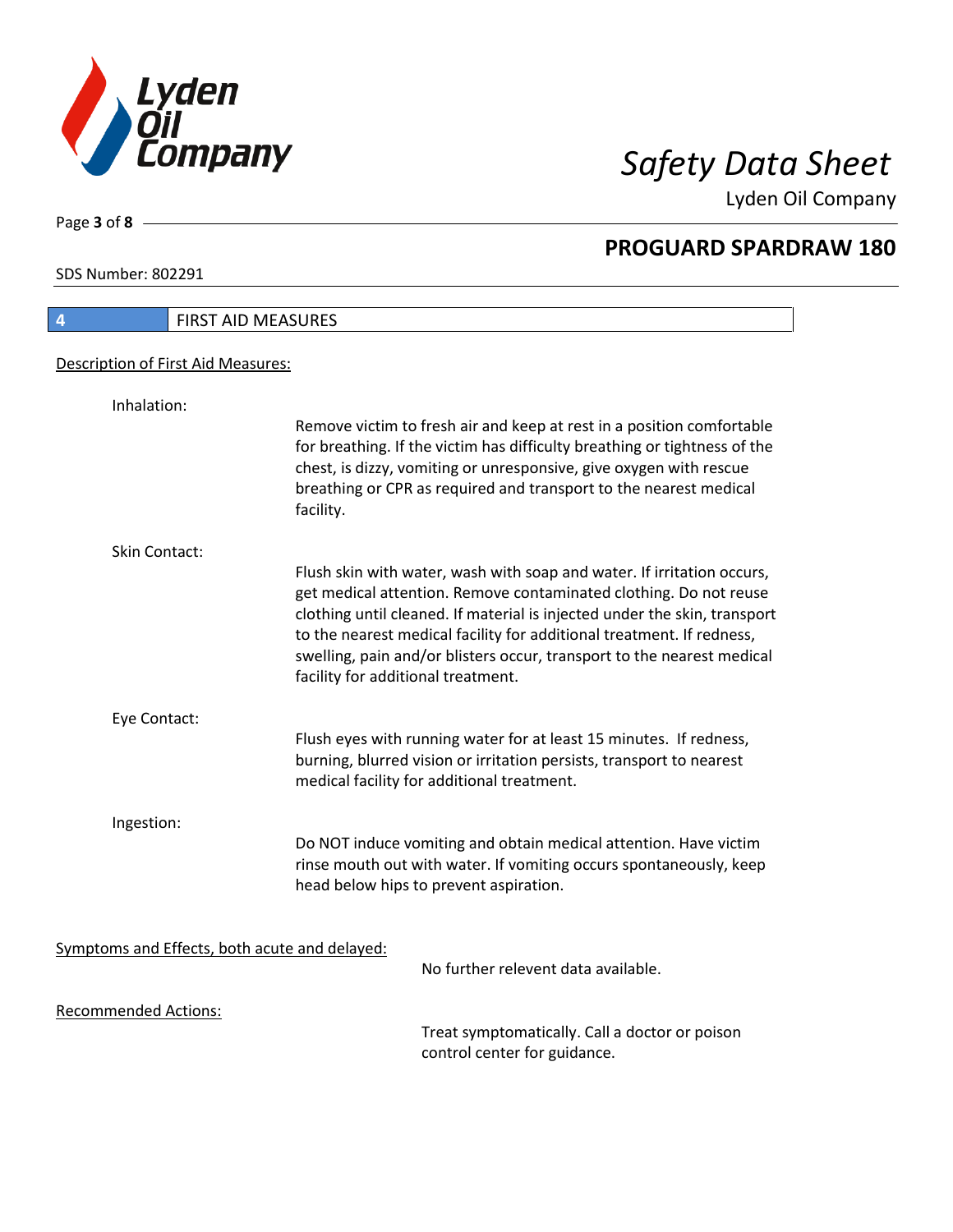

Lyden Oil Company

SDS Number: 802291

Page **4** of **8**

| FIRE FIGHTING MEASURES<br>5                           |                                                                                                                                                              |
|-------------------------------------------------------|--------------------------------------------------------------------------------------------------------------------------------------------------------------|
| Recommended Fire-Extinguishing Equipment:             | Use dry powder, foam, or carbon dioxide fire<br>extinguishers. Water may be ineffective in fighting<br>an oil fire unless used by experienced fire fighters. |
| Possible Hazards During a Fire:                       | Procedures for an oil fire should be followed.                                                                                                               |
| <b>Recommendations to Firefighters:</b>               | Proper protective equipment including breathing<br>apparatus.                                                                                                |
| <b>ACCIDENTAL RELEASE MEASURES</b><br>$6\phantom{1}6$ |                                                                                                                                                              |
|                                                       |                                                                                                                                                              |
| <b>Personal Precautions:</b>                          | Avoid contact with skin, eyes, and clothing.                                                                                                                 |
| <b>Emergency Procedures:</b>                          | Contain spilled material, collect in suitable and<br>properly labeled containers.                                                                            |
| <b>Environmental Precautions:</b>                     | Do not allow to reach sewage system or any water<br>course.<br>Do not allow to enter ground waters.                                                          |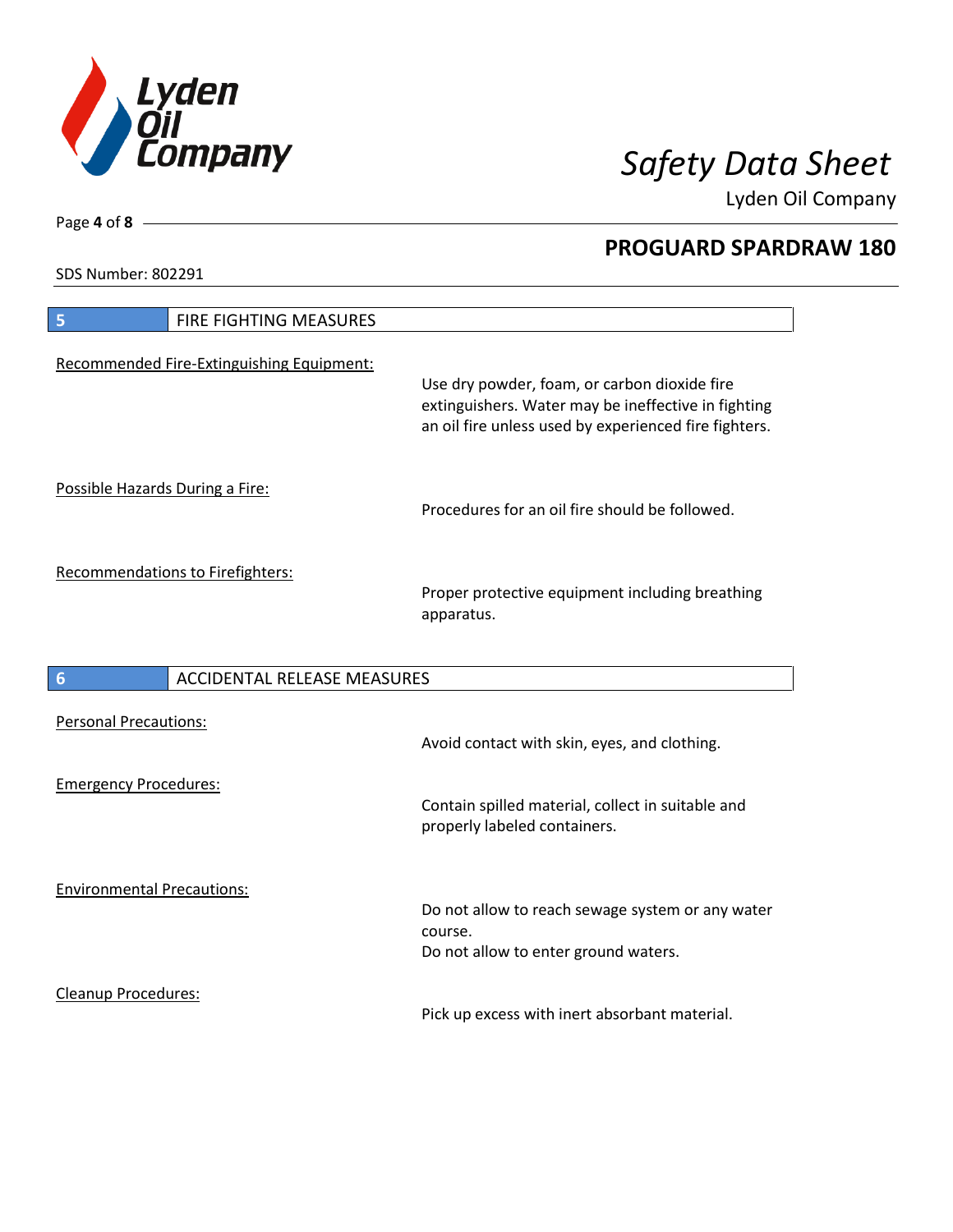

Lyden Oil Company

SDS Number: 802291

Page **5** of **8**

| $\overline{7}$                 | <b>HANDLING AND STORAGE</b>             |                                                                                                                                                                                                                                           |
|--------------------------------|-----------------------------------------|-------------------------------------------------------------------------------------------------------------------------------------------------------------------------------------------------------------------------------------------|
| <b>Handling Precautions:</b>   |                                         |                                                                                                                                                                                                                                           |
|                                |                                         | Handle with care and avoid spillage on the floor.<br>Do not cut, weld, drill, grind, braze, or solder<br>container.                                                                                                                       |
| <b>Storage Requirements:</b>   |                                         | Keep container tightly sealed.<br>Keep away from sources of ignition.                                                                                                                                                                     |
| 8                              | EXPOSURE CONTROLS / PERSONAL PROTECTION |                                                                                                                                                                                                                                           |
| <b>Exposure Limits:</b>        | OSHA TWA $-$ 5mg/m <sup>3</sup>         | -64742-53-6 Distillates (petroleum) hydrotreated naphthenic (20-30%):                                                                                                                                                                     |
|                                | -102-71-6 Triethanolamine (<5%)         |                                                                                                                                                                                                                                           |
|                                | ACGIH TWA $-$ 5mg/m <sup>3</sup>        |                                                                                                                                                                                                                                           |
| <b>Engineering Controls:</b>   |                                         | All ventilation should be designed in accordance<br>with OSHA standard (29 CFR 1910.94).                                                                                                                                                  |
| Personal Protective Equipment: |                                         |                                                                                                                                                                                                                                           |
|                                |                                         | Keep away from foodstuffs, beverages, and feed.<br>Immediately remove all soiled and contaminated<br>clothing.<br>Wash hands before breaks and at the end of work.<br>Avoid contact with eyes and skin.<br>Use safety glasses and gloves. |
| 9                              | PHYSICAL AND CHEMICAL PROPERTIES        |                                                                                                                                                                                                                                           |

Color: Amber Physical State: Liquid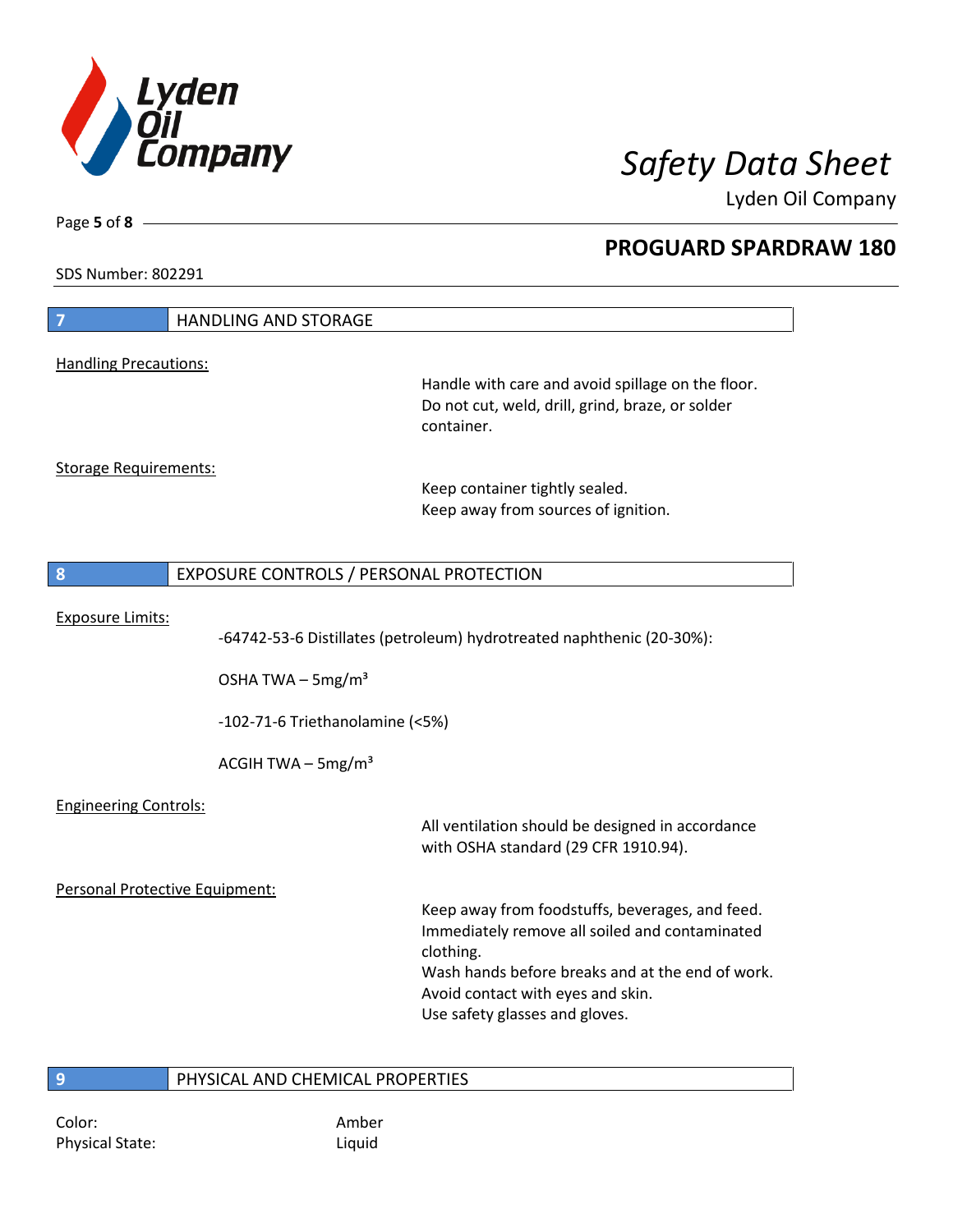

Lyden Oil Company

# SDS Number: 802291

Page **6** of **8**

| Odor:<br><b>Odor Threshold:</b> | Characteristic<br>Data not available                        |
|---------------------------------|-------------------------------------------------------------|
| pH:                             | 9.2 (at 10%)                                                |
| <b>Melting Point:</b>           | Data not available                                          |
| <b>Boiling Point:</b>           | $>500^\circ$ F                                              |
| <b>Boiling Range:</b>           | Data not available                                          |
| Flash Point:                    | $>330^\circ$ F                                              |
| <b>Evaporation Rate:</b>        | $<$ 1                                                       |
| Flammability:                   | Data not available                                          |
| Flammability Limits:            | Data not available                                          |
| Vapor Pressure:                 | Data not available                                          |
| Vapor Density:                  | Data not available                                          |
| <b>Relative Density:</b>        | 1.114                                                       |
| Solubilities:                   | Soluble in water                                            |
| <b>Partition Coefficient:</b>   | Data not available                                          |
| Auto-Ignition Temperature:      | Data not available                                          |
| Decomposition Temperature:      | Data not available                                          |
| Viscosity:                      | 250-400 mm <sup>2</sup> /sec (kinematic at 40 $^{\circ}$ C) |

# **10** STABILITY AND REACTIVITY

| Stability:                     | Stable under normal conditions.                                         |
|--------------------------------|-------------------------------------------------------------------------|
| Reactivity:                    | Not reactive under normal conditions.                                   |
| <b>Conditions to Avoid:</b>    | Extreme temperature, sparks, open flame, and<br>direct sunlight.        |
| <b>Hazardous Reactions:</b>    | No known hazardous reactions.                                           |
| <b>Incompatible Materials:</b> | Strong oxidizers and strong reducing agents.                            |
| <b>Decomposition Products:</b> | Oxides of carbon, nitrogen, sulhur, hydrogen<br>chloride, and hydrogen. |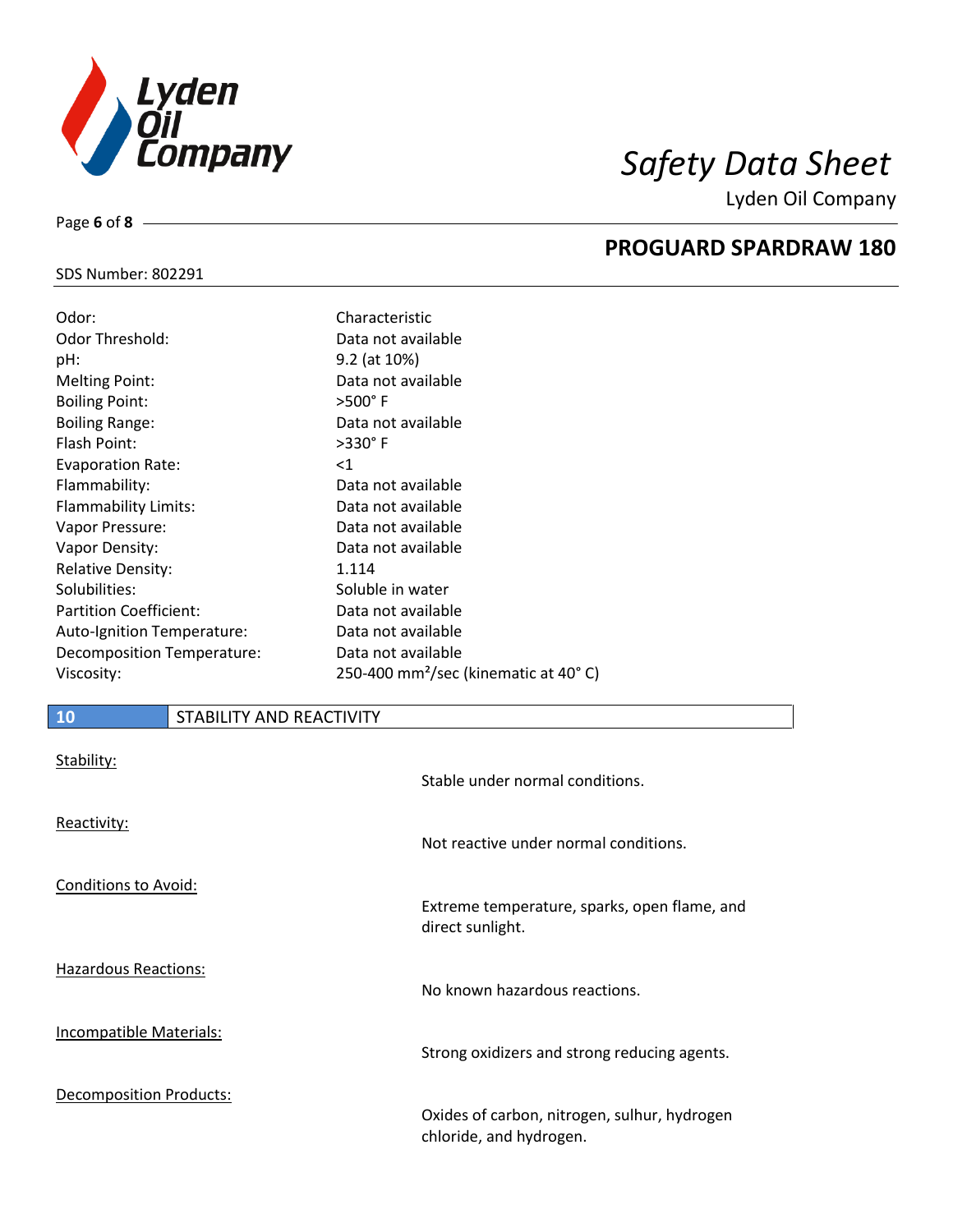

Lyden Oil Company

SDS Number: 802291

# **11** TOXICOLOGICAL INFORMATION Routes of Exposure: Skin and eye contact are the primary routes of exposure although exposure may occur following accidental ingestion. Exposure Effects: This mixture can cause irritation to skin and irritation, redness to the eyes. Measures of Toxicity: No test data available. Carcinogenic/Mutagenic Precautions: Non-carcinogenic and not expected to be mutagentic. **12** ECOLOGICAL INFORMATION Ecological Precautions: Avoid exposing to the environment. Ecological Effects: No specific environmental or aquatic data available. **13** DISPOSAL CONSIDERATIONS Disposal Methods: Dispose of waste material in accordance with all local, state, and federal requirements. Disposal Containers: Use properly approved container for disposal. Special Precautions: Do not flush to surface waters or drains.

Page **7** of **8**